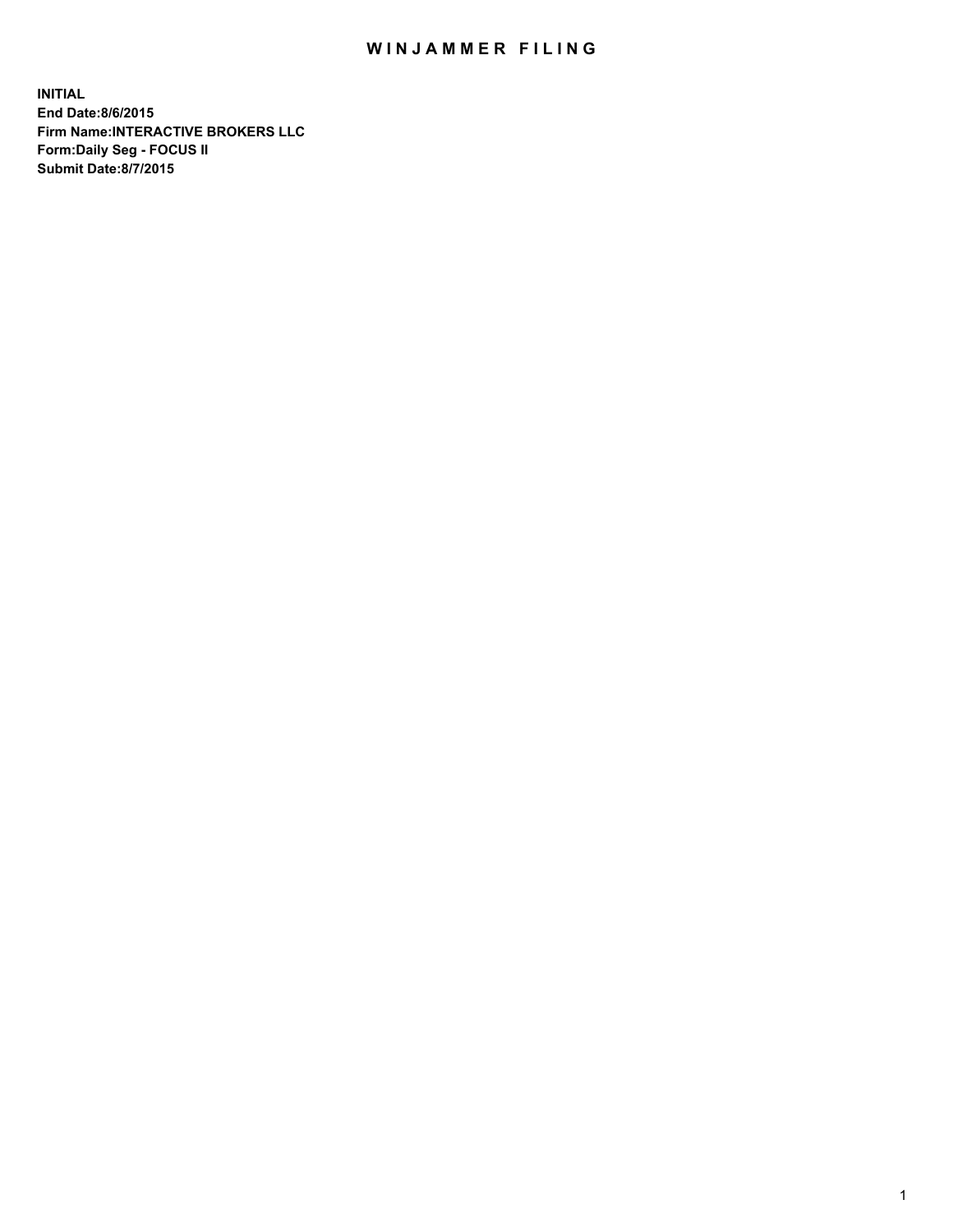## **INITIAL End Date:8/6/2015 Firm Name:INTERACTIVE BROKERS LLC Form:Daily Seg - FOCUS II Submit Date:8/7/2015 Daily Segregation - Cover Page**

| Name of Company<br><b>Contact Name</b><br><b>Contact Phone Number</b><br><b>Contact Email Address</b>                                                                                                                                                                                                                          | <b>INTERACTIVE BROKERS LLC</b><br><b>Michael Ellman</b><br>203-422-8926<br>mellman@interactivebrokers.co<br>$\mathbf{m}$ |
|--------------------------------------------------------------------------------------------------------------------------------------------------------------------------------------------------------------------------------------------------------------------------------------------------------------------------------|--------------------------------------------------------------------------------------------------------------------------|
| FCM's Customer Segregated Funds Residual Interest Target (choose one):<br>a. Minimum dollar amount: ; or<br>b. Minimum percentage of customer segregated funds required:% ; or<br>c. Dollar amount range between: and; or<br>d. Percentage range of customer segregated funds required between:% and%.                         | $\overline{\mathbf{0}}$<br>0<br>155,000,000 245,000,000<br>0 <sub>0</sub>                                                |
| FCM's Customer Secured Amount Funds Residual Interest Target (choose one):<br>a. Minimum dollar amount: ; or<br>b. Minimum percentage of customer secured funds required:%; or<br>c. Dollar amount range between: and; or<br>d. Percentage range of customer secured funds required between: % and %.                          | $\underline{\mathbf{0}}$<br>0<br>80,000,000 120,000,000<br>0 <sub>0</sub>                                                |
| FCM's Cleared Swaps Customer Collateral Residual Interest Target (choose one):<br>a. Minimum dollar amount: ; or<br>b. Minimum percentage of cleared swaps customer collateral required:% ; or<br>c. Dollar amount range between: and; or<br>d. Percentage range of cleared swaps customer collateral required between:% and%. | $\overline{\mathbf{0}}$<br>$\overline{\mathbf{0}}$<br>0 <sub>0</sub><br>0 <sup>0</sup>                                   |

Attach supporting documents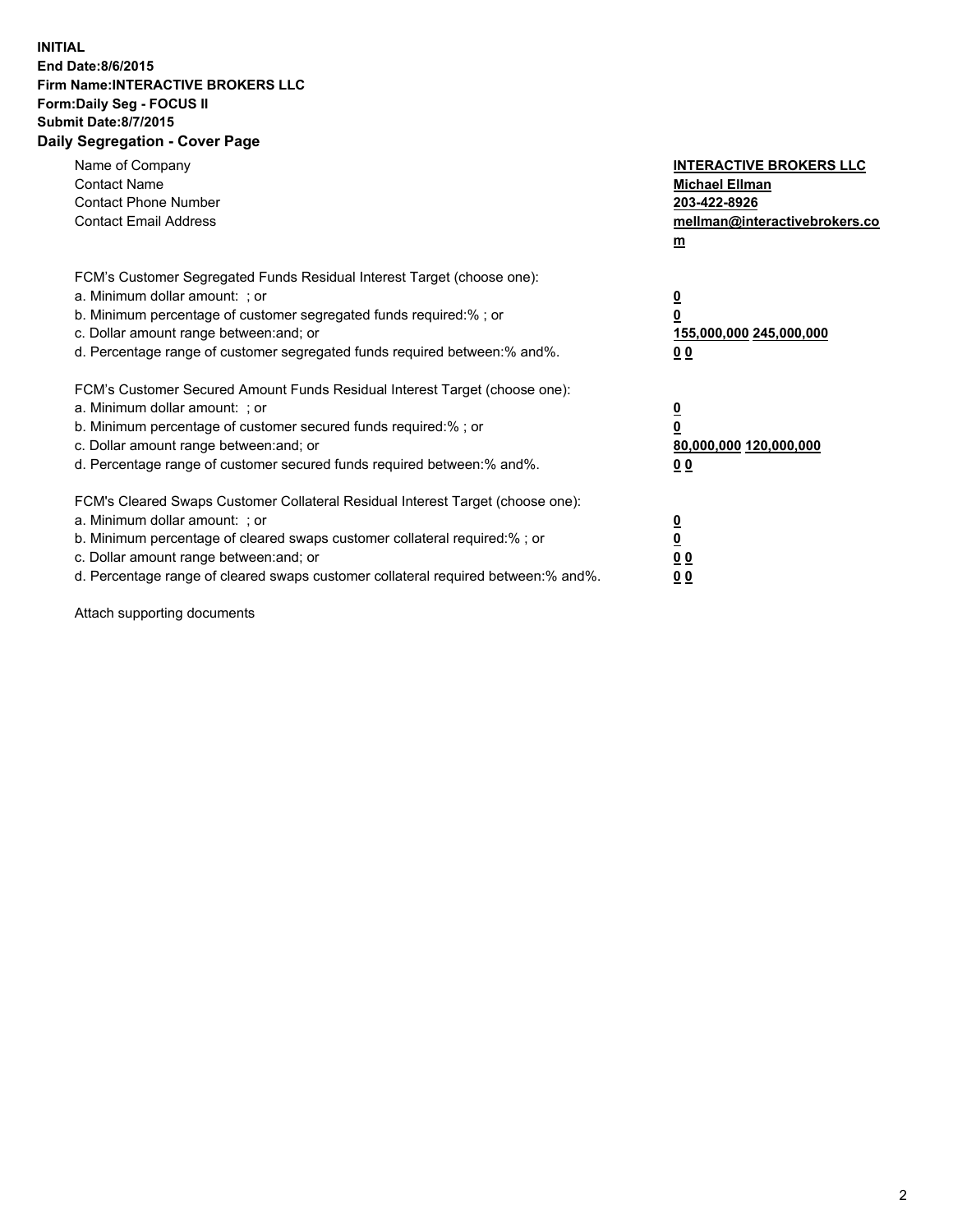## **INITIAL End Date:8/6/2015 Firm Name:INTERACTIVE BROKERS LLC Form:Daily Seg - FOCUS II Submit Date:8/7/2015 Daily Segregation - Secured Amounts**

|     | Foreign Futures and Foreign Options Secured Amounts                                         |                                  |
|-----|---------------------------------------------------------------------------------------------|----------------------------------|
|     | Amount required to be set aside pursuant to law, rule or regulation of a foreign            | $0$ [7305]                       |
|     | government or a rule of a self-regulatory organization authorized thereunder                |                                  |
| 1.  | Net ledger balance - Foreign Futures and Foreign Option Trading - All Customers             |                                  |
|     | A. Cash                                                                                     | 379,502,641 [7315]               |
|     | B. Securities (at market)                                                                   | 0 [7317]                         |
| 2.  | Net unrealized profit (loss) in open futures contracts traded on a foreign board of trade   | 3,402,518 [7325]                 |
| 3.  | Exchange traded options                                                                     |                                  |
|     | a. Market value of open option contracts purchased on a foreign board of trade              | 38,161 [7335]                    |
|     | b. Market value of open contracts granted (sold) on a foreign board of trade                | $-61,240$ [7337]                 |
| 4.  | Net equity (deficit) (add lines 1.2. and 3.)                                                | 382,882,080 [7345]               |
| 5.  | Account liquidating to a deficit and account with a debit balances - gross amount           | 70,383 [7351]                    |
|     | Less: amount offset by customer owned securities                                            | 0 [7352] 70,383 [7354]           |
| 6.  | Amount required to be set aside as the secured amount - Net Liquidating Equity              | 382,952,463 [7355]               |
|     | Method (add lines 4 and 5)                                                                  |                                  |
| 7.  |                                                                                             |                                  |
|     | Greater of amount required to be set aside pursuant to foreign jurisdiction (above) or line | 382,952,463 [7360]               |
|     | 6.                                                                                          |                                  |
|     | FUNDS DEPOSITED IN SEPARATE REGULATION 30.7 ACCOUNTS                                        |                                  |
| 1.  | Cash in banks                                                                               |                                  |
|     | A. Banks located in the United States                                                       | 68 [7500]                        |
|     | B. Other banks qualified under Regulation 30.7                                              | 0 [7520] 68 [7530]               |
| 2.  | Securities                                                                                  |                                  |
|     | A. In safekeeping with banks located in the United States                                   | 409,432,458 [7540]               |
|     | B. In safekeeping with other banks qualified under Regulation 30.7                          | 0 [7560] 409,432,458 [7570]      |
| 3.  | Equities with registered futures commission merchants                                       |                                  |
|     | A. Cash                                                                                     | $0$ [7580]                       |
|     | <b>B.</b> Securities                                                                        | $0$ [7590]                       |
|     | C. Unrealized gain (loss) on open futures contracts                                         | $0$ [7600]                       |
|     | D. Value of long option contracts                                                           | $0$ [7610]                       |
|     | E. Value of short option contracts                                                          | 0 [7615] 0 [7620]                |
| 4.  | Amounts held by clearing organizations of foreign boards of trade                           |                                  |
|     | A. Cash                                                                                     | $0$ [7640]                       |
|     | <b>B.</b> Securities                                                                        | $0$ [7650]                       |
|     | C. Amount due to (from) clearing organization - daily variation                             | $0$ [7660]                       |
|     | D. Value of long option contracts                                                           | $0$ [7670]                       |
|     | E. Value of short option contracts                                                          | 0 [7675] 0 [7680]                |
| 5.  | Amounts held by members of foreign boards of trade                                          |                                  |
|     | A. Cash                                                                                     | 96,953,375 [7700]                |
|     | <b>B.</b> Securities                                                                        | $0$ [7710]                       |
|     | C. Unrealized gain (loss) on open futures contracts                                         | -209,154 [7720]                  |
|     | D. Value of long option contracts                                                           | 38,168 [7730]                    |
|     | E. Value of short option contracts                                                          | -61,238 [7735] 96,721,151 [7740] |
| 6.  | Amounts with other depositories designated by a foreign board of trade                      | $0$ [7760]                       |
| 7.  | Segregated funds on hand                                                                    | $0$ [7765]                       |
| 8.  | Total funds in separate section 30.7 accounts                                               | 506,153,677 [7770]               |
| 9.  | Excess (deficiency) Set Aside for Secured Amount (subtract line 7 Secured Statement         | 123,201,214 [7380]               |
|     | Page 1 from Line 8)                                                                         |                                  |
| 10. | Management Target Amount for Excess funds in separate section 30.7 accounts                 | 80,000,000 [7780]                |
| 11. | Excess (deficiency) funds in separate 30.7 accounts over (under) Management Target          | 43,201,214 [7785]                |
|     |                                                                                             |                                  |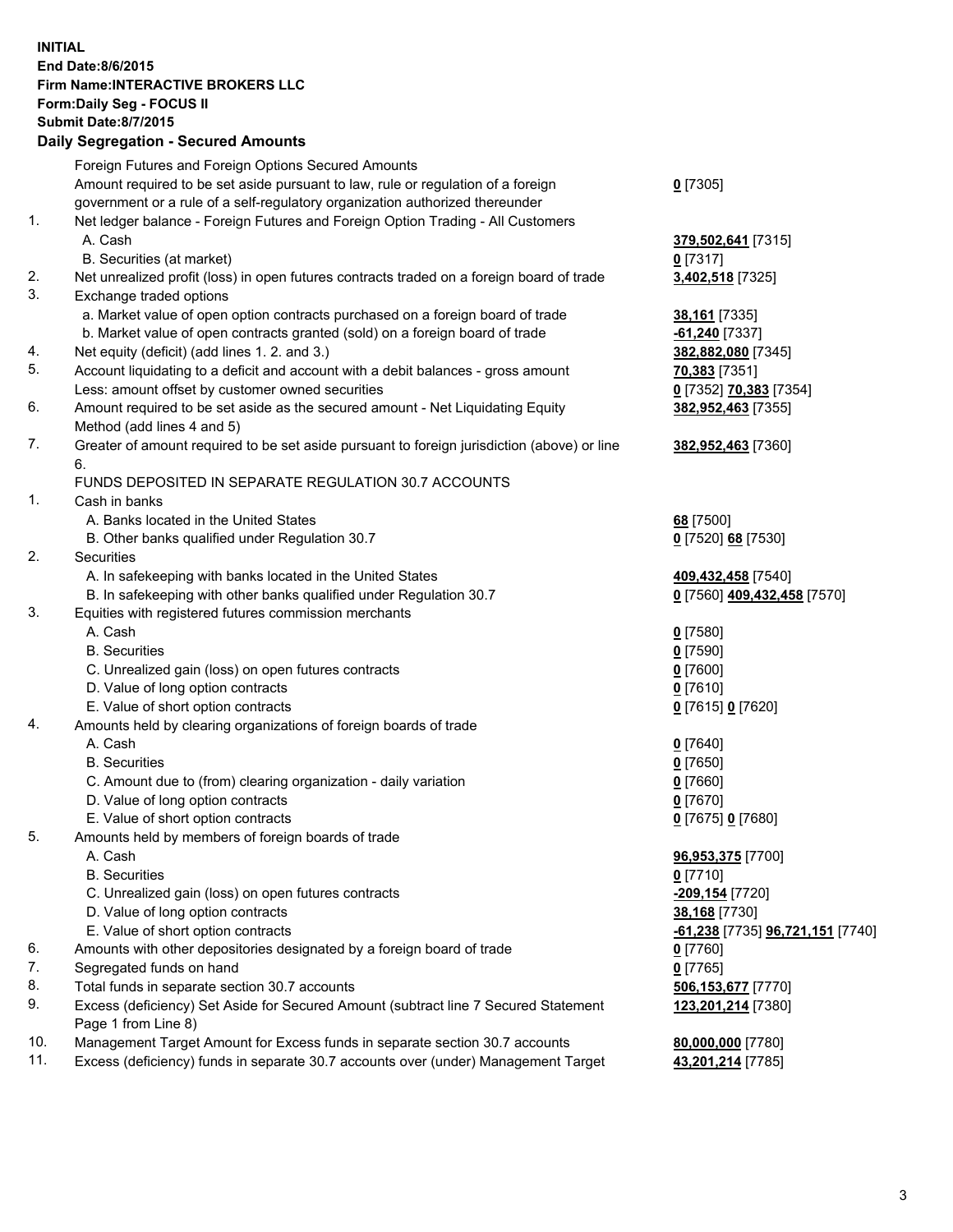**INITIAL End Date:8/6/2015 Firm Name:INTERACTIVE BROKERS LLC Form:Daily Seg - FOCUS II Submit Date:8/7/2015 Daily Segregation - Segregation Statement** SEGREGATION REQUIREMENTS(Section 4d(2) of the CEAct) 1. Net ledger balance A. Cash **2,634,110,815** [7010] B. Securities (at market) **0** [7020] 2. Net unrealized profit (loss) in open futures contracts traded on a contract market **21,358,055** [7030] 3. Exchange traded options A. Add market value of open option contracts purchased on a contract market **92,067,014** [7032] B. Deduct market value of open option contracts granted (sold) on a contract market **-152,832,565** [7033] 4. Net equity (deficit) (add lines 1, 2 and 3) **2,594,703,319** [7040] 5. Accounts liquidating to a deficit and accounts with debit balances - gross amount **264,776** [7045] Less: amount offset by customer securities **0** [7047] **264,776** [7050] 6. Amount required to be segregated (add lines 4 and 5) **2,594,968,095** [7060] FUNDS IN SEGREGATED ACCOUNTS 7. Deposited in segregated funds bank accounts A. Cash **421,962,174** [7070] B. Securities representing investments of customers' funds (at market) **1,389,743,829** [7080] C. Securities held for particular customers or option customers in lieu of cash (at market) **0** [7090] 8. Margins on deposit with derivatives clearing organizations of contract markets A. Cash **20,301,142** [7100] B. Securities representing investments of customers' funds (at market) **1,058,760,837** [7110] C. Securities held for particular customers or option customers in lieu of cash (at market) **0** [7120] 9. Net settlement from (to) derivatives clearing organizations of contract markets **-1,740,016** [7130] 10. Exchange traded options A. Value of open long option contracts **92,202,482** [7132] B. Value of open short option contracts **-155,467,753** [7133] 11. Net equities with other FCMs A. Net liquidating equity **1,120,200** [7140] B. Securities representing investments of customers' funds (at market) **0** [7160] C. Securities held for particular customers or option customers in lieu of cash (at market) **0** [7170] 12. Segregated funds on hand **0** [7150] 13. Total amount in segregation (add lines 7 through 12) **2,826,882,895** [7180] 14. Excess (deficiency) funds in segregation (subtract line 6 from line 13) **231,914,800** [7190] 15. Management Target Amount for Excess funds in segregation **155,000,000** [7194]

16. Excess (deficiency) funds in segregation over (under) Management Target Amount Excess

**76,914,800** [7198]